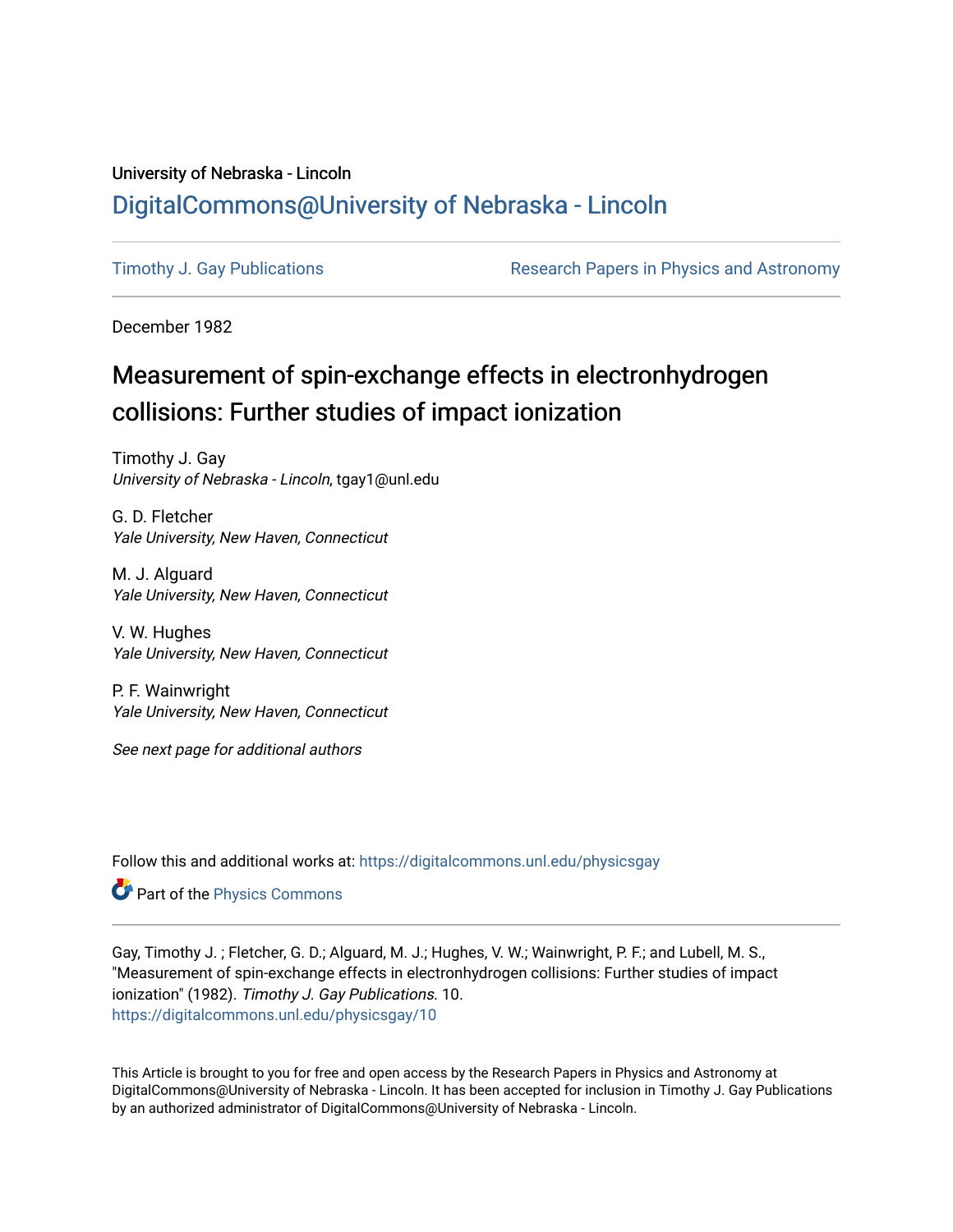### Authors

Timothy J. Gay, G. D. Fletcher, M. J. Alguard, V. W. Hughes, P. F. Wainwright, and M. S. Lubell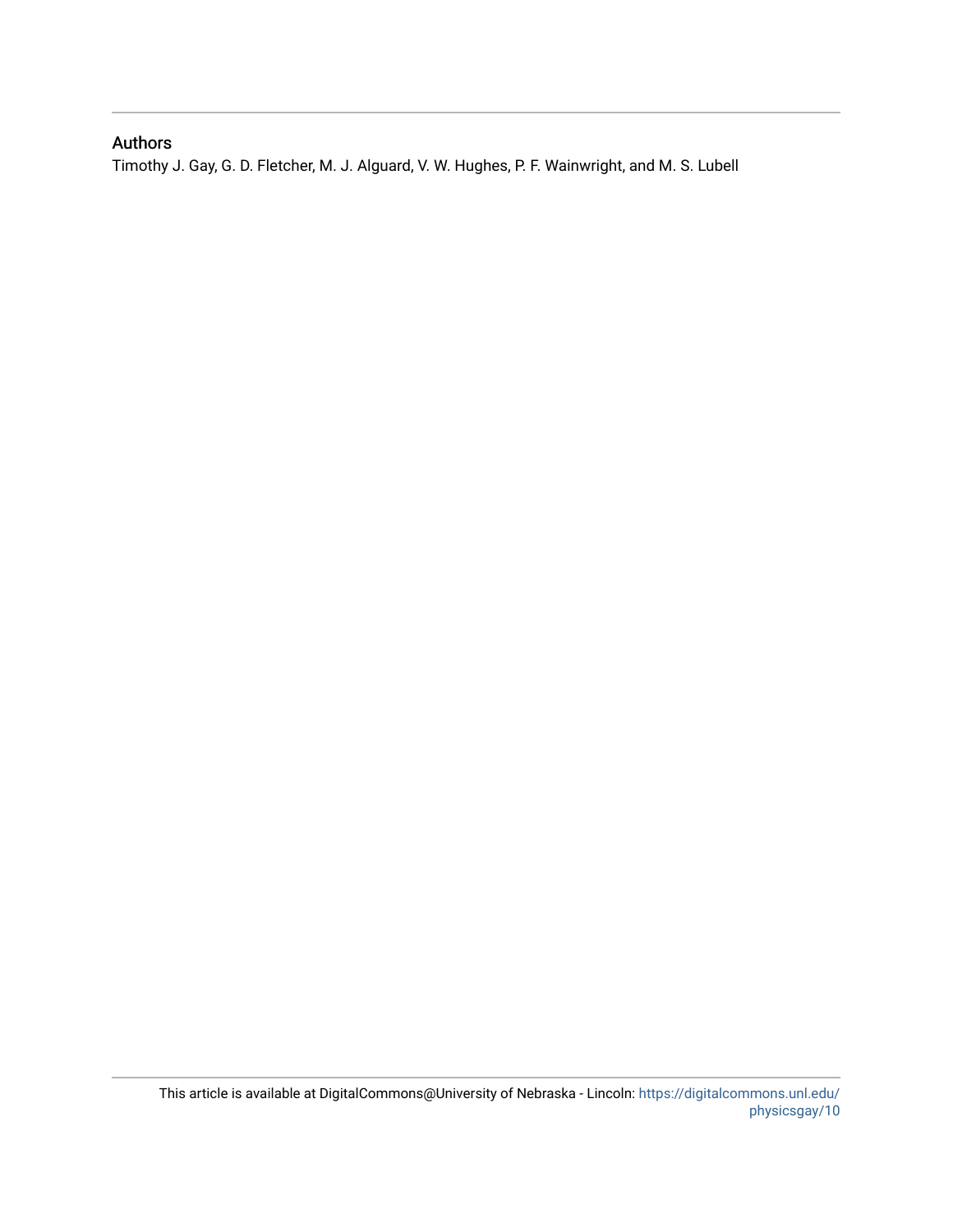Phys. Rev. A 26, 3664 - 3667 (1982) [Issue 6 – December 1982]

## Measurement of spin-exchange effects in electronhydrogen collisions: Further studies of impact ionization

T. J. Gay, G. D. Fletcher, M. J. Alguard<sup>\*</sup>, V. W. Hughes, and P. F. Wainwright<sup>†</sup> *J. W. Gibbs Laboratory, Yale University, New Haven, Connecticut 06520* 

M. S. Lubell *J. W. Gibbs Laboratory, Yale University, New Haven, Connecticut 06520 and Physics Department, The City College of the City University of New York, New York, New York 10031* 

Received 14 July 1982

Using a Fano-effect polarized electron source and a state-selected thermally dissociated hydrogen beam, we measured the interference between the direct and exchange scattering amplitudes for electron-impact ionization of atomic hydrogen between 14.1 and 30.3 eV. We report the data from these measurements and the results of corrections applied to previously published data.

©1982 The American Physical Society

URL: http://link.aps.org/abstract/PRA/v26/p3664

DOI: 10.1103/PhysRevA.26.3664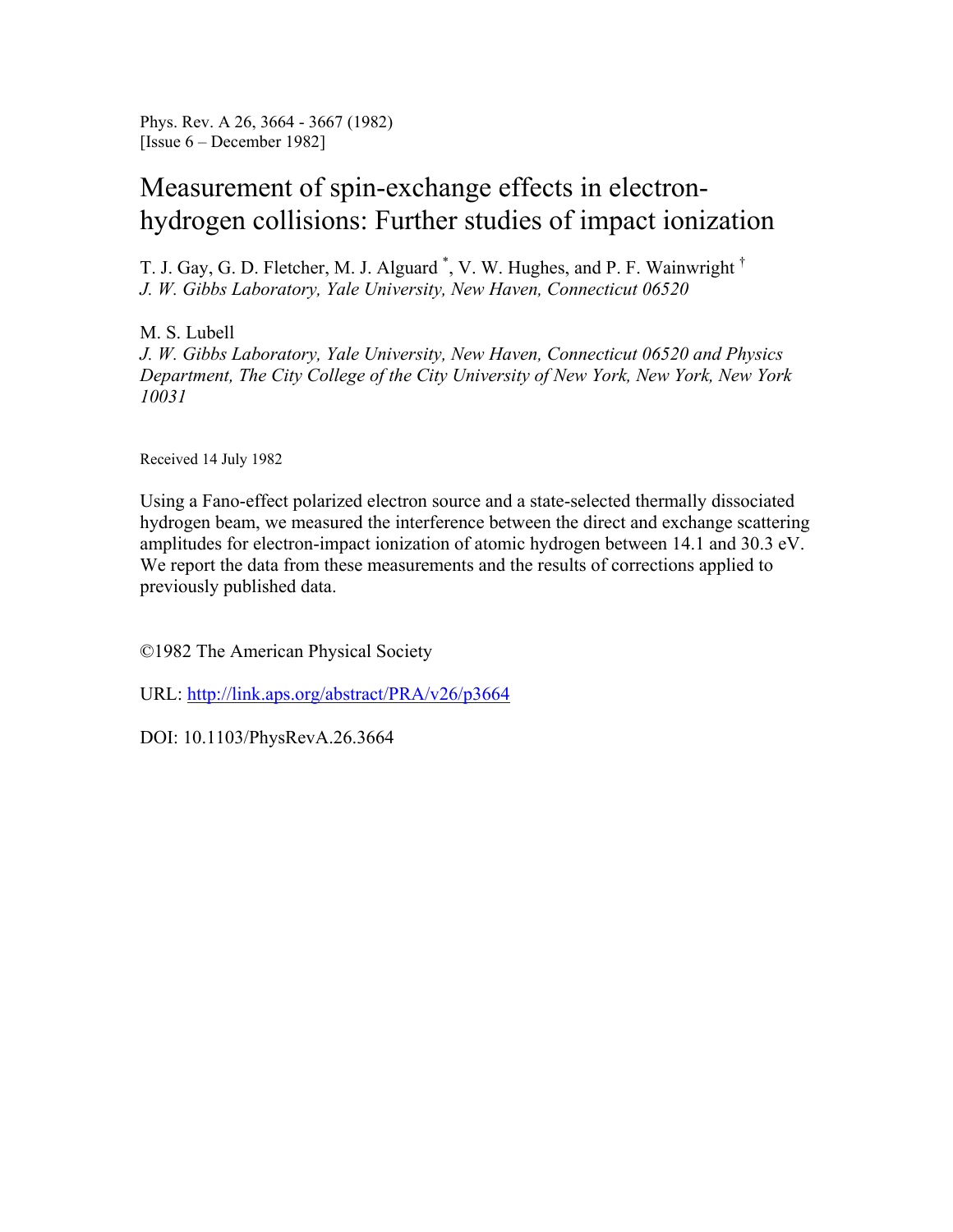#### PHYSICAL REVIEW A VOLUME **26,** NUMBER *6* DECEMBER 1982

### Measurement of spin-exchange effects in electron-hydrogen collisions: Further studies of impact ionization

T. J. Gay, G. D. Fletcher, M. J. Alguard,\* V. W. Hughes, and P. F. Wainwright<sup>†</sup> *J. W. Gibbs Laboratory, Yale University, New Haven, Connecticut 06520* 

#### M. S. Lube11

J. W. *Gibbs Laboratory, Yale University, New Haven, Connecticut <sup>06520</sup> and Physics Department, The City College of the City University of New York, N-w York, New York 10031*  (Received 14 July 1982)

Using a Fano-effect polarized electron source and a state-selected thermally dissociated hydrogen beam, we measured the interference between the direct and exchange scattering amplitudes for electron-impact ionization of atomic hydrogen between 14.1 and 30.3 eV. We report the data from these measurements and the results of corrections applied to previously published data.

The first measurements of spin dependence in electron-impact ionization of atomic hydrogen, reported several years ago,<sup>1</sup> exhibited significant differences with theoretical predictions over an energy range from threshold to approximately 50 eV. Motivated by a desire to augment these measurements and to provide a consistency check for new measurements of spin dependence in 90° elastic scattering, $<sup>2</sup>$  we accumulated additional ionization data</sup> for incident electron energies from 14.1 to **30.3** eV. The apparatus permitted us to obtain the additional ionization data and the elastic scattering data simultaneouslv.

The quantity which we determined is the asymmetry  $A_I = [\sigma_I(\uparrow\downarrow) - \sigma_I(\uparrow\uparrow)]/[\sigma_I(\uparrow\downarrow) + \sigma_I(\uparrow\uparrow)]$ , where  $\sigma_l$  is the total ionization cross section for the spins of the incident and atomic electrons antiparallel  $( \uparrow \downarrow )$  or parallel  $( \uparrow \uparrow )$ . In terms of the direct and exchange amplitudes,  $f$  and  $g$ , respectively, and the spin-averaged total cross section  $\bar{\sigma}_l$  the asymmetry can be expressed as

$$
A_{I} = \int \int \frac{|f||g|\cos\theta \, d\vec{k}'_1 \, d\vec{k}'_2}{\overline{\sigma}_I} \quad , \tag{1}
$$

where the integral extends over the allowed momenta  $k_1$  and  $k_2$  of the two outgoing electrons and  $\theta$  is the relative phase between  $f$  and  $g$ . Alternatively, we can write  $A_1 = (1 - r)/(1 + 3r)$ , where r is the ratio of the triplet to singlet total cross sections.

In this report, we present our new ionization measurements, compare them with the older data, and discuss several corrections which we have applied to the older data. A complete description of the data analysis will appear in a future publication.

The experimental method and apparatus have been described previously.<sup>1-3</sup> We include herein the most

relevant details. Longitudinally polarized electrons from a Fano-effect<sup>3</sup> source intersected at right angles a chopped beam of thermally dissociated stateselected hydrogen atoms whose polarization vector was oriented either antiparallel or parallel to that of the incident electrons in accordance with the direction of a  $\sim$ 100-mG magnetic field in the interaction region. Protons produced in  $e^-$ -H collisions were deflected out of the primary beam downstream from the interaction region and were detected by an electron multiplier. Further downstream, a quadrupole mass analyzer (QMA) monitored the relative amounts of *H* and *Hz* in the undeflected neutral beam.

We accumulated data in a series of runs during each of which the electron beam polarization was reversed frequently by 90" rotation of a quarter-wave plate in the optical train of the Fano source. $3$  For each of these runs, we defined a "real" asymmetry  $\Delta_R$  as

$$
\Delta_R = \frac{\pm (N_{02} - N_{13} - B_{02} + B_{13})}{N_{02} + N_{13} - B_{02} - B_{13}} \quad , \tag{2}
$$

where  $N_{02}$  is the sum of H-beam-on ion counts for quarter-wave-plate positions 0 and 2 ( $0^{\circ}$  and  $180^{\circ}$ ),  $N_{13}$  is the equivalent sum for quarter-wave-plate positions 1 and 3 (90° and 270°), and  $B_{02}$  and  $B_{13}$  are the corresponding H-beam-off sums. The positive (negative) sign in Eq. (2) applies when the H-beam polarization is oriented such that  $N_{02}$  corresponds to electron and H spins antiparallel (parallel). The experimental asymmetry  $\Delta_R$  is related to  $A_I$  by  $\Delta_R$  $= P_H P_e (1 - F_2) |\cos \alpha| A_l$ , where  $P_H$  is the hydrogen polarization  $(0.50 \pm 0.02)$ ,  $P_e$  is the electron polarization (0.61 to 0.75  $\pm$ 0.04),  $\alpha$ ( $\leq$ 10°) is the angle between the H polarization vector and electron beam,

26 3664 © 1982 The American Physical Society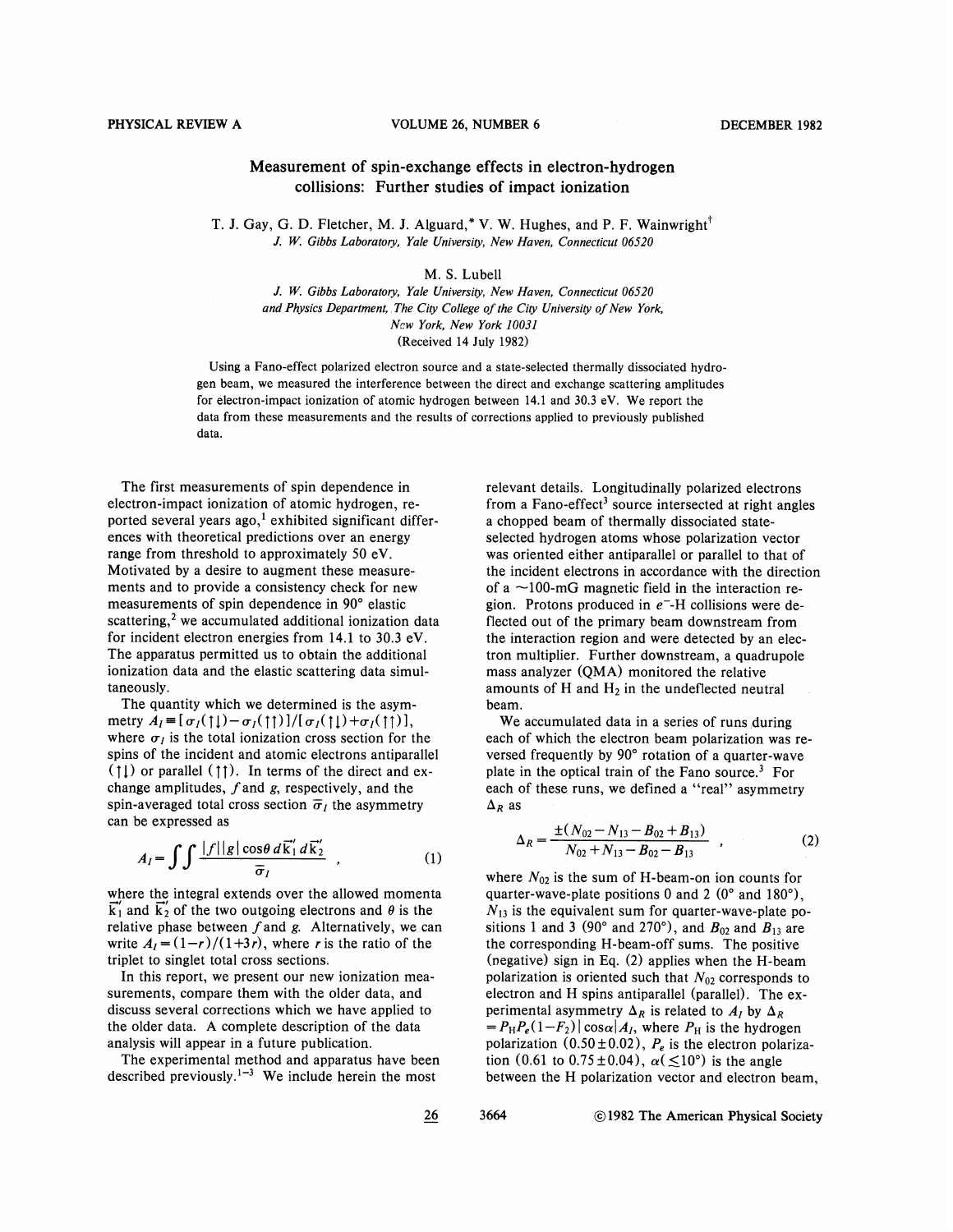and  $F_2$  is the fraction of counts resulting from ionization of Hz *(5-20%).* 

In order to check for systematic effects associated with reversal of the electron beam polarization, we constructed, in addition to the real asymmetry, two false asymmetries,  $\Delta_{F1}$  and  $\Delta_{F2}$ , corresponding to quarter-wave-plate combinations  $(0)+(1)-(2)-(3)$ and  $(0)+(3)-(1)-(2)$ , respectively. Within statistical uncertainty and in the absence of systematic effects, these false asymmetries should be zero.

As in previous studies,  $1,3$  we determined the electron polarization by  $\sim$ 100-keV 120° Mott scattering from Formvar-backed gold foil targets with the use of two Si surface-barrier electron detectors. We define the Mott asymmetry  $\Delta_M$  as  $\Delta_M = (1 - \xi)/(1 + \xi)$ , where  $\xi = (N_1^+ N_2^- / N_1^- N_2^+)^{1/2}$  and *N* is the number of counts from detectors 1 and 2 for positive or negative helicity of the polarized electrons emerging from the Fano source. Values of *N* include corrections for detector and electronic noise, elastic and inelastic scattering from the Formvar backing, inelastic scattering from the gold target and the chamber walls, and backscattering from the detectors. With  $\Delta_M$  determined for several target thicknesses, we calculated  $P_e$  from the expression  $P_e = \Delta_M(0)/S$ , where  $\Delta_M(0)$  is the Mott asymmetry extrapolated to zero target thickness and **S,** the Sherman function for our particular experimental arrangement, is taken to be  $0.387 \pm 0.008$ .

In order to determine the molecular fraction  $F_2$  we compared measurements made at the "hot" operating temperature  $({\sim}2800 \text{ K})$  of the hydrogen oven

TABLE I. Results of data analysis (corrected data of Ref. 1 in italics).

| Energy <sup>a</sup>       | $A_I$                     | $\Delta_{F1}^{\ b}$<br>$(x 10^{-4})$ | $\Delta_{F2}^{\ b}$<br>$(x 10^{-4})$ | $\chi^2(0)/\text{deg.}$ freedom |               |
|---------------------------|---------------------------|--------------------------------------|--------------------------------------|---------------------------------|---------------|
| (eV)                      |                           |                                      |                                      | $\Delta_{F1}$                   | $\Delta_{F2}$ |
| 14.1(2.3)                 | $0.429(\pm_{36}^{+38})$   | $-7(7)$                              | $-1(7)$                              | 16/14                           | 20/14         |
| 15.0(3.2)                 | $0.478(\pm^{101}_{98})$   | $-117(57)$                           | $-16(57)$                            | 15/13                           | 9/13          |
| 17.0(3.2)                 | 0.434(39)                 | 77(42)                               | $-66(42)$                            | 8/10                            | 8/10          |
| 17.2(2.3)                 | $0.491(\frac{+42}{-37})$  | $-7(20)$                             | 16(20)                               | 8/16                            | 20/16         |
| 19.0(3.2)                 | 0.435(43)                 | 54(36)                               | 98(36)                               | 10/10                           | 18/10         |
| $20.1(2.7)^c$             | 0.405(29)                 | $-17(22)$                            | 18(22)                               | 5/9                             | 15/9          |
| 22.2(2.5)                 | $0.409(\pm\frac{56}{50})$ | 13(8)                                | 7(8)                                 | 20/19                           | 21/19         |
| 23.0(3.2)                 | $0.428(\pm 41)$           | $-69(35)$                            | $-5(35)$                             | 16/9                            | 11/9          |
| 24.3(2.7)                 | $0.415(\pm_{42}^{49})$    | $-14(10)$                            | 2(10)                                | 12/12                           | 9/12          |
| 27.0(2.7)                 | $0.346(\pm_{49}^{53})$    | 17(12)                               | 6(12)                                | 25/26                           | 27/26         |
| 27.0(3.2)                 | $0.384(\pm_{45}^{43})$    | 5(7)                                 | $-10(7)$                             | 78/68                           | 78/68         |
| 30.3(2.5)                 | $0.302(\pm^{45}_{30})$    | 3(8)                                 | $-16(8)$                             | 20/17                           | 17/17         |
| 34.0(3.2)                 | $0.316(\frac{+35}{-33})$  | $-60(24)$                            | 32(24)                               | 38/6                            | 9/6           |
| 42.0(3.2)                 | 0.310(25)                 | 3(17)                                | 35(17)                               | 8/10                            | 20/10         |
| 57.0(3.2)                 | 0.236(21)                 | $-6(23)$                             | 0(23)                                | 26/9                            | 11/9          |
| 77.0(3.2)                 | $0.185(\pm^{24}_{23})$    | 7(47)                                | $-19(47)$                            | 15/9                            | 7/9           |
| $107.0(3.2)^d$            | $0.143(\pm_{17}^{16})$    | 24(17)                               | $-6(17)$                             | 25/12                           | 7/12          |
| $147.0(3.2)$ <sup>d</sup> | $0.118(\pm_{16}^{15})$    | 13(18)                               | 20(18)                               | 11/8                            | 7/8           |
| $197.0(3.2)^d$            | 0.071(15)                 | $-26(23)$                            | $-3(23)$                             | 12/8                            | 3/8           |
| All runs                  | (Ref. 1)                  | 2(5)                                 | 1(5)                                 | 261/172                         | 189/172       |
| All runs                  | (This work)               | 0(4)                                 | 0(4)                                 | 107/113                         | 130/113       |
|                           |                           |                                      |                                      |                                 |               |

aElectron beam energy spread (full width at half maximum) in parentheses.

 $<sup>b</sup>$ As distinct from false asymmetries of Ref. 1, all values have background B subtacted.</sup>

**CData** for NOR field only.

<sup>d</sup>Data for REV field only.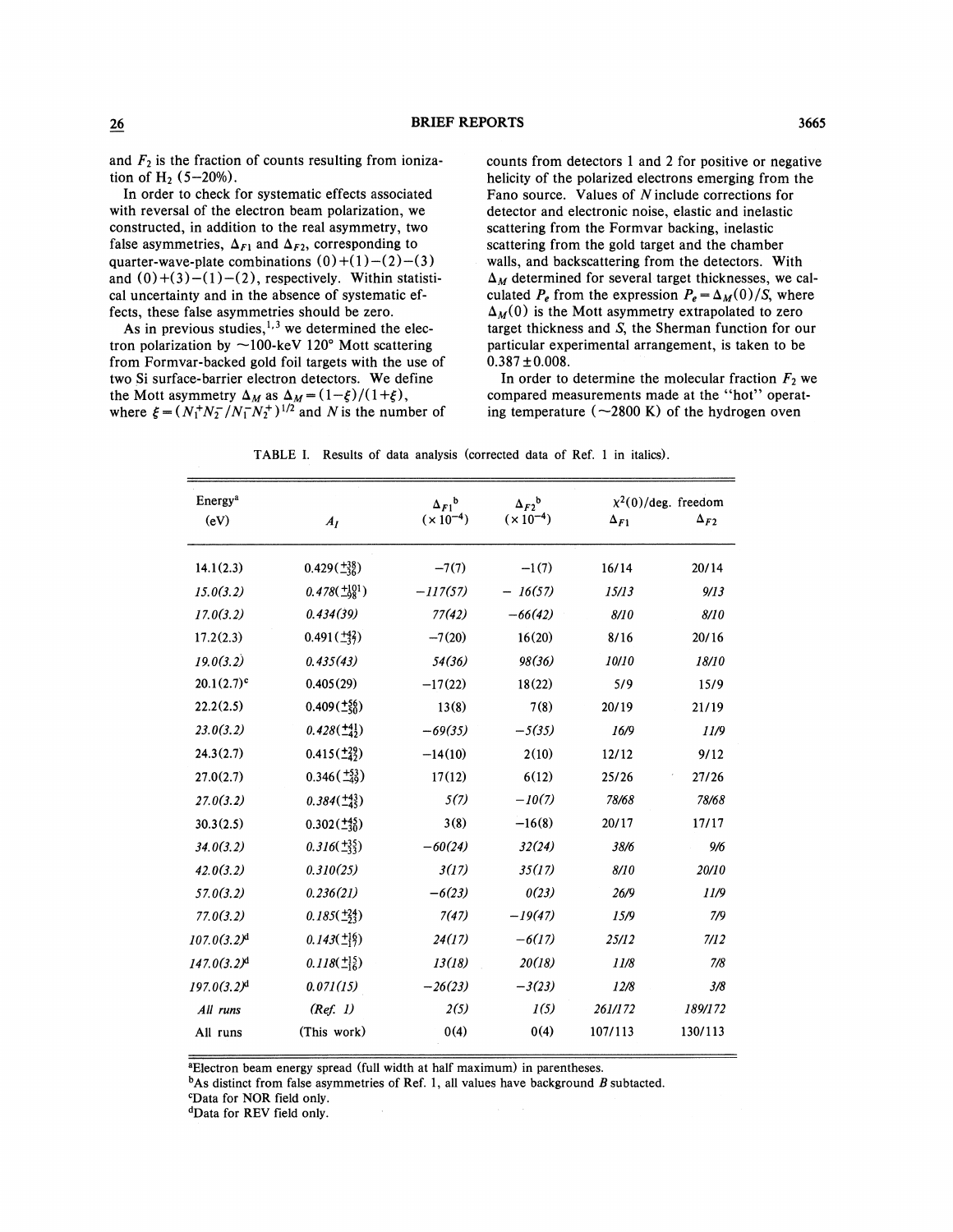with those made at a "cold" temperature  $(-1400$ K), where the hydrogen beam is essentially molecular in composition. With  $\Lambda$  defined by  $\Lambda = (N-B)/Q_2$ , where  $Q_2$  is the QMA signal for  $H_2$  and N and B are now summed over all four quarter-wave-plate positions, it can be shown that  $F_2 = \Lambda_{\text{cold}}/\Lambda_{\text{hot}}$ . For conditions of constant beam geometry and constant QMA and ion detector efficiencies, it can also be shown that  $\Lambda = \alpha + \beta \Gamma$ , where  $\alpha$  and  $\beta$  are positive constants,  $\Gamma = Q_1/Q_2$ , and  $Q_1$  is the QMA signal for H.

A typical measurement of  $A<sub>I</sub>$  at one energy consisted of four to eight runs for each of the two orientations of the H-target polarization. For each run we calculated the quantity  $\Delta_R/(1 - F_2)$  and its associated uncertainty and then performed a  $x^2$  analysis first for the two target polarizations individually and then for both groups taken together. If no systematic effects were observed, the individual run results were combined to give a statistically weighted average for *AI*  with the uncertainties of  $P_e$  and  $P_H$  added in quadrature.

At incident energies of 22.2, 27.0, and 30.3 eV, however, the values of *AI* obtained for one magnetic field orientation (designated NOR) were consistently 5-20% lower than those obtained for the opposite orientation (designated REV). In the earlier work of Ref. 1 a similar effect was observed at incident energies of 15.0 and 27.0 eV and was attributed to uncompensated magnetic field components transverse to the electron beam for the NOR orientation, a conclusion reinforced by a diminution of the effect as the magnitude of the longitudinal field was increased from 100 to 200 mG. Based upon the results of the present work, we now believe that this conclusion is erroneous, since the elastic scattering data do not display any such systematic effects. Instead, we believe that the acceptance of the ion detector is slightly field dependent, a result that, in retrospect, is not unreasonable given the geometry and the fields involved. Since there is no longer any reason to assume a **priori** that the REV data are the correct ones-rather they may simply be reflective of a restricted range of angular acceptance for which the asymmetry is higher-we treated the data equally, instead of correcting all NOR data upward by 6% as was done in Ref. 1. The nonstatistical spread of the data necessitated a modification of the analysis procedure with a resultant increase in the size of the quoted uncertainties. These procedural modifications were applied to both the present data and those of Ref. I. Data obtained at 30.3 eV (this work) and 107.0 eV (Ref. 1) displayed some additional nonstatistical behavior whose origin is not well understood. Consequently, we increased the uncertainties at these energies slightly.

The sensitivity of the acceptance of the ion detector to experimental operating conditions also affected the determination of  $F_2$ . In the analysis of the  $\Lambda$ - $\Gamma$ 

data we found that for the present ionization measurements the dependence of  $\Lambda$  on  $\Gamma$  became non-<br>linear for hydrogen oven temperatures below  $\sim 1600$ K. We did not observe this behavior in the elastic scattering data, nor was it observed in the work of Ref. 1. We believe it to be due to a small change in the detector geometry, made prior to this work, which caused a reduction of the acceptance of the detector for ions produced from cold, slowly moving  $H_2$  molecules. Corrections for this low-temperature rolloff increased the values of  $A_I$  from the present work by  $4-5%$ .

The  $F_2$  determination was also affected by the presence of a background asymmetry ( $\langle \Delta_R/4 \rangle$ ) in the hot H-beam-off signal, which we traced to the velocity spread of the hydrogen beam and the constraints on the data-acquisition timing gates. This asymmetry introduced an uncertainty in the precision of our measurement of  $F_2$  which was not taken into account in the results reported in Ref. 1. We found that the



FIG. 1. (a) Measured values of  $A<sub>I</sub>$  as a function of incident electron energy. Vertical error bars include statistical and systematic uncertainties. Horizontal bars indicate full width at half maximum energy spread of the electron beam. The theoretical curves are obtained from information in the following references using the procedure given in Ref. **2:**  Curves a, g, and h, Ref. 4; b and e, Ref. 5; c, Ref. *6;* d and i, Ref. 7; f, Ref. 8; j, Ref. 9; k, Ref. 10; 1, Ref. 11. (b) Experimental values of  $\bar{\sigma}$  obtained by other investigators; vertical bars indicate the spread of the measurements. Theoretical curves are from references given above.